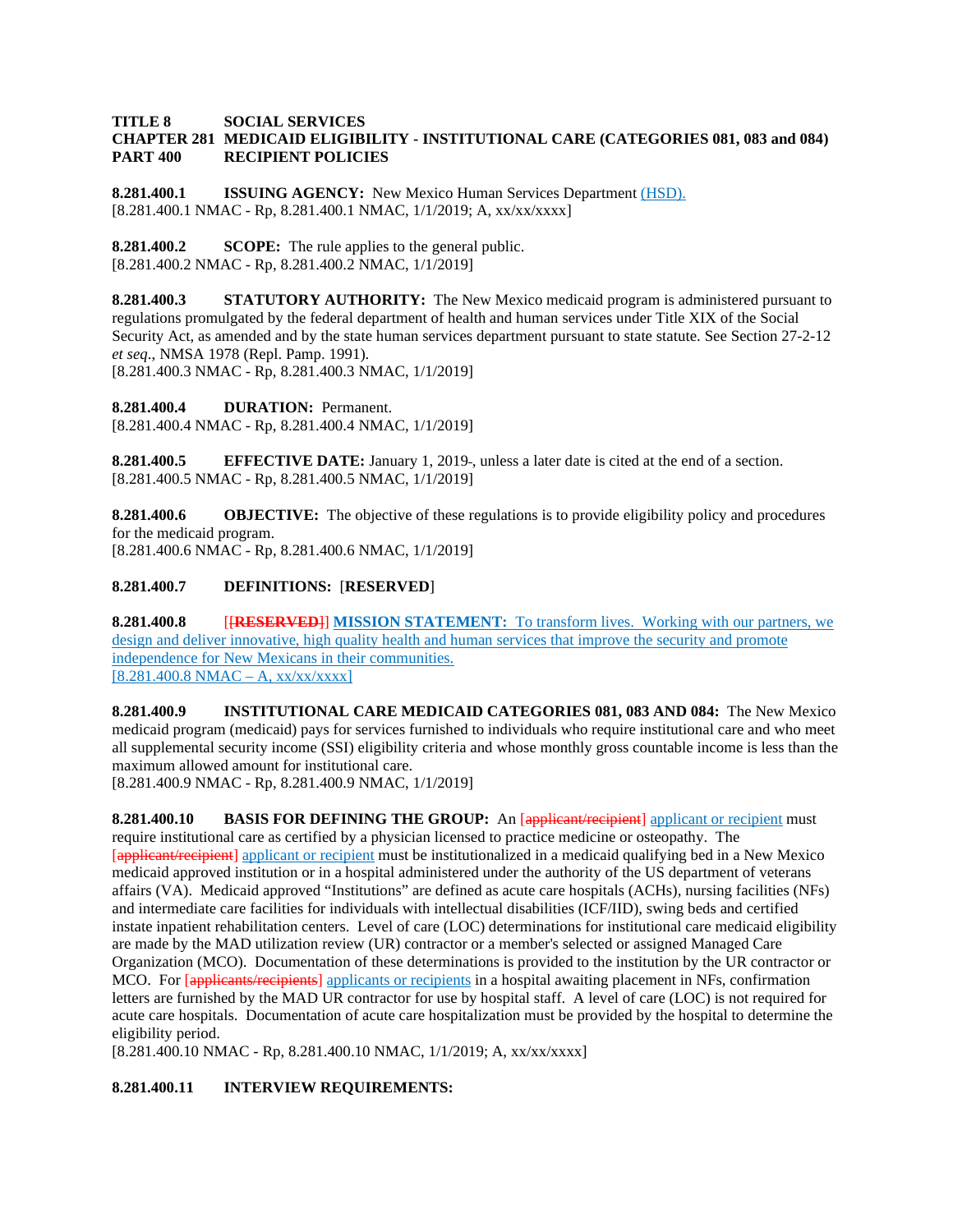**[A. Purpose and scope of interview:** An interview is required at initial application for institutional care medicaid. The initial interview is an official and confidential discussion of household circumstances with the applicant. The interview is intended to provide the applicant with program information, and to supply the facts needed by the income support division (ISD) worker to make a reasonable eligibility determination. The interview is not simply to review the information on the application, but also to explore and clarify any unclear or incomplete information. The scope of the interview shall not extend beyond examination of the applicant's circumstances that are directly related to determining eligibility. The interview shall be held prior to disposition of the application.

**B. Individuals interviewed:** Applicants, including those who submit applications by mail, shall be interviewed via telephone with an ISD worker. When circumstances warrant or upon request of the applicant, the household may be interviewed in person at another place reasonably accessible and agreeable to both the applicant and the ISD worker. The applicant may bring any person he chooses to the interview.

**C. Scheduling interviews:** The interview on an initial application shall be scheduled within 10 working days, and, to the extent possible, at a time that is most convenient for the applicant.

**D. Missed interviews:** ISD shall notify a household that it missed its first interview appointment, and inform the household that it is responsible for rescheduling the missed interview. If the household contacts the caseworker within the 45-day application processing period, the caseworker shall schedule a second interview. When the applicant contacts ISD, either orally or in writing, the caseworker shall reschedule the interview as soon as possible thereafter within the 45-day processing period, without requiring the applicant to provide good cause for missing the initial interview. If the applicant does not contact ISD or does not appear for the rescheduled interview, the application shall be denied on the 45th day (or the next work day) after the application was filed.] An interview is not required for institutional care medicaid. An applicant or recipient can request an interview from the income support division (ISD).

[8.281.400.11 NMAC - Rp, 8.281.400.11 NMAC, 1/1/2019; A, xx/xx/xxxx]

**8.281.400.12 ENUMERATION:** An [applicant/recipient] applicant or recipient must furnish his or her social security number in accordance with 8.200.410.10 NMAC. [8.281.400.12 NMAC - Rp, 8.281.400.12 NMAC, 1/1/2019; A, xx/xx/xxxx]

**8.281.400.13 CITIZENSHIP:** Refer to medical assistance program manual Section 8.200.410.11 NMAC. [8.281.400.13 NMAC - Rp, 8.281.400.13 NMAC, 1/1/2019]

## **8.281.400.14 RESIDENCE:**

A. **Residence in the United States:** An [applicant/recipient] applicant or recipient must be residing in the United States at the time of approval. An [applicant/recipient] applicant or recipient who leaves the United States for an entire calendar month loses eligibility. The [applicant/recipient] applicant or recipient must reestablish his/her residence in the United States for at least 30 consecutive days before becoming eligible for any SSIrelated medicaid program.

**B. Residence in New Mexico:** To be eligible for institutional care medicaid, an  $\frac{1}{\text{appliednt/recipient}}$ applicant or recipient must be physically present in New Mexico on the date of application or final determination of eligibility and must have demonstrated intent to remain in the state. If the individual does not have the present mental capacity to declare intent, the parent, guardian or adult child may assume responsibility for a declaration of intent. If the individual does not have the present mental capacity to declare intent and there is no guardian or relative to assume responsibility for a declaration of intent, the state where the person is living is recognized as the state of residence. A temporary absence from the state does not preclude eligibility. A temporary absence exists if the [applicant/recipient] applicant or recipient leaves the state for a specific purpose with a time-limited goal and intends to return to New Mexico when the goal is accomplished.

[8.281.400.14 NMAC - Rp, 8.281.400.14 NMAC, 1/1/2019; A, xx/xx/xxxx]

**8.281.400.15 SPECIAL RECIPIENT REQUIREMENTS: [**To be eligible for institutional care medicaid, an applicant/recipient must be aged, blind, or disables as defined by the social security administration (SSA). Recipients of institutional care medicaid in New Mexico are terminated from assistance if they are transferred to, or choose to move to, a long term care facility out-of-state. New Mexico medicaid does not cover NF services furnished to applicants/recipients in out-of-state facilities.]

**A. Institutional care medicaid:** To be eligible for institutional care medicaid an applicant or recipient must be aged, blind, or disabled as defined by the social security administration (SSA). Recipients of institutional care medicaid in New Mexico are terminated from assistance if they are transferred to, or choose to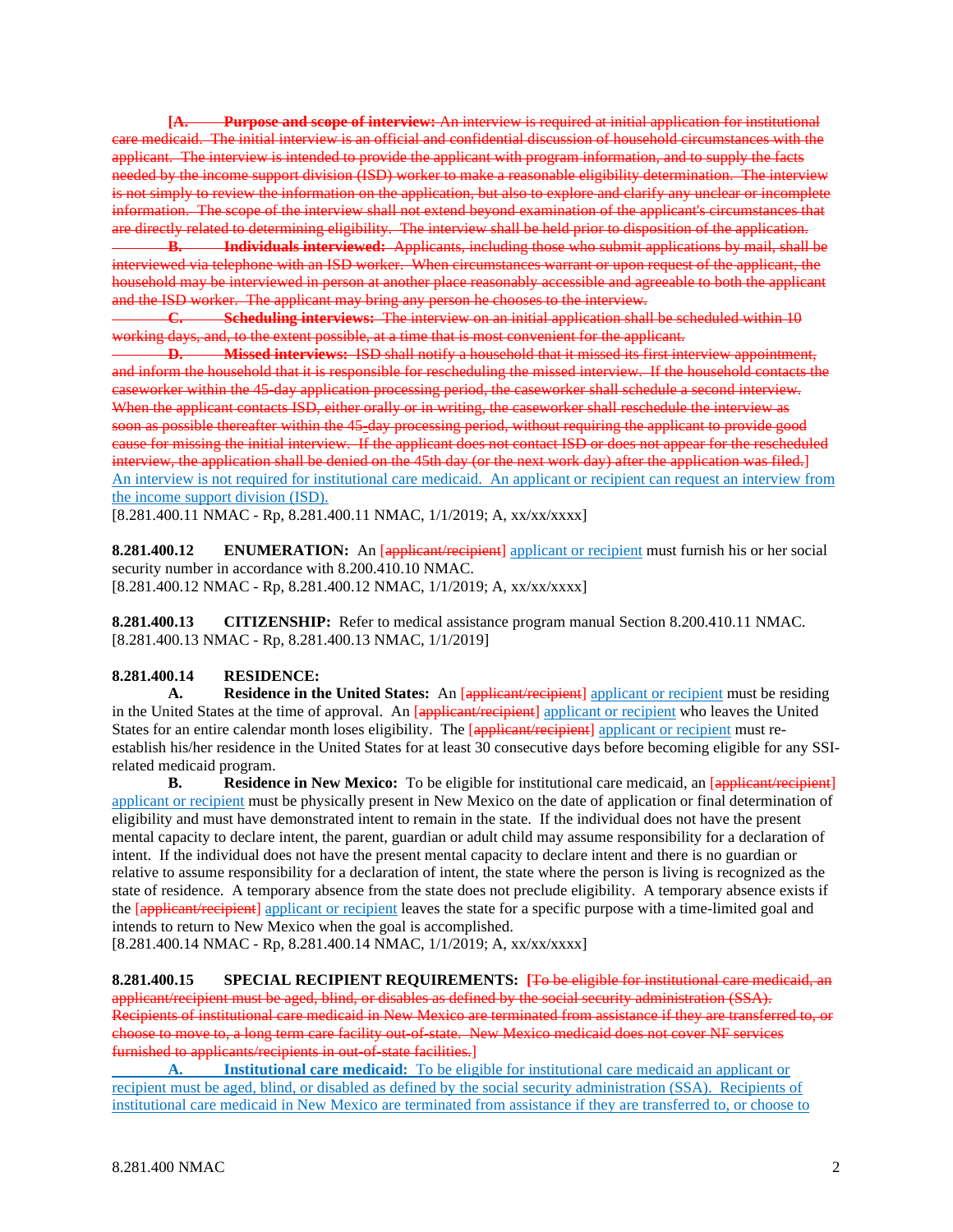move to, a long term care facility out-of-state. New Mexico medicaid does not cover NF services furnished to applicants or recipients in out-of-state facilities.

**B. Intermediate care facilities for individuals with intellectual disabilities (ICF/IID):** To be eligible for an ICF/IID, applicants or recipients must obtain a match letter from the department of health to confirm that he or she meets the definition of an individual with a developmental disability as determined by the department of health/developmental disabilities supports division, in accordance with 8.290.400.10 NMAC. [8.281.400.15 NMAC - Rp, 8.281.400.15 NMAC, 1/1/2019; A, xx/xx/xxxx]

**8.281.400.16 AGED:** To be considered aged, an [applicant/recipient individmust] applicant or recipient must be 65 years of age or older. Age is verified by the following:

- **A.** decision from SSA regarding age;
- **B.** acceptable documentary evidence including:
	- **(1)** birth certificate or delayed birth certificate;
	- **(2)** World War II ration books;
	- **(3)** baptismal records;
	- **(4)** marriage license or certificate;
	- **(5)** military discharge papers;
	- **(6)** insurance policies;
	- **(7)** Indian census records;
	- **(8)** dated newspaper clippings;
	- voting registration;
	- **(10)** World War I registration;
	- **(11)** veterans administration records; or
	- **(12)** school census.

[8.281.400.16 NMAC - Rp, 8.281.400.16 NMAC, 1/1/2019; A, xx/xx/xxxx]

**8.281.400.17 BLIND:** To be considered blind, an [applicant/recipient] applicant or recipient must have central visual acuity of 20/200 or less with corrective lenses.

A. **Documentation of blindness:** An [applicant/recipient] applicant or recipient must meet the SSA's definition of blindness. If he/she is receiving social security or supplemental security income (SSI) benefits based on the condition of blindness, verification of this factor can be accomplished through documents, such as award letters or benefit checks

**B. Status of SSA determination:** If it has not been determined whether an [applicant/recipient] applicant or recipient meets SSA's definition of blindness or if only a temporary determination was made, the ISD worker must request a determination from the disability determination unit (DDU). Eligibility based on blindness cannot be considered to exist without a DDS determination.

**C. Redetermination of blindness:** A redetermination of blindness by the DDU is not required on a re-application following an [applicant/recipient's] applicant or recipient's termination from SSI/SSA or medicaid, if a permanent condition of blindness was previously established or the termination was based on a condition unrelated to blindness and there was no indication of possible improvement in an applicant/recipient's vision.

**D. Remedial treatment:** If the DDU recommends remedial medical treatment that carries no more than the usual risk or a reasonable plan for vocational training, an [applicant/recipient] applicant or recipient must comply with the recommendation unless good cause for not doing so exists. [8.281.400.17 NMAC - Rp, 8.281.400.17 NMAC, 1/1/2019; A, xx/xx/xxxx]

**8.281.400.18 DISABILITY:** To be considered disabled, an [applicant/recipient] applicant or recipient under 65 years of age is considered to have a qualifying disability if he/she is unable to engage in any substantial gainful activity because of any medically determinable physical, developmental, or mental impairment which has lasted, or is expected to last, for a continuous period of at least 12 months.

A. **Documentation of disability:** An [applicant/recipient] applicant or recipient must meet the social security administration (SSA)'s definition of disability. If he/she is receiving social security or supplemental security income (SSI) benefits based on the condition of disability, verification of this factor can be accomplished through documents, such as award letters or benefit checks.

**B. Status of SSA determination:** If it has not been determined whether an [applicant/recipient] applicant or recipient meets the SSA's definition of disability or if only a temporary determination was made, the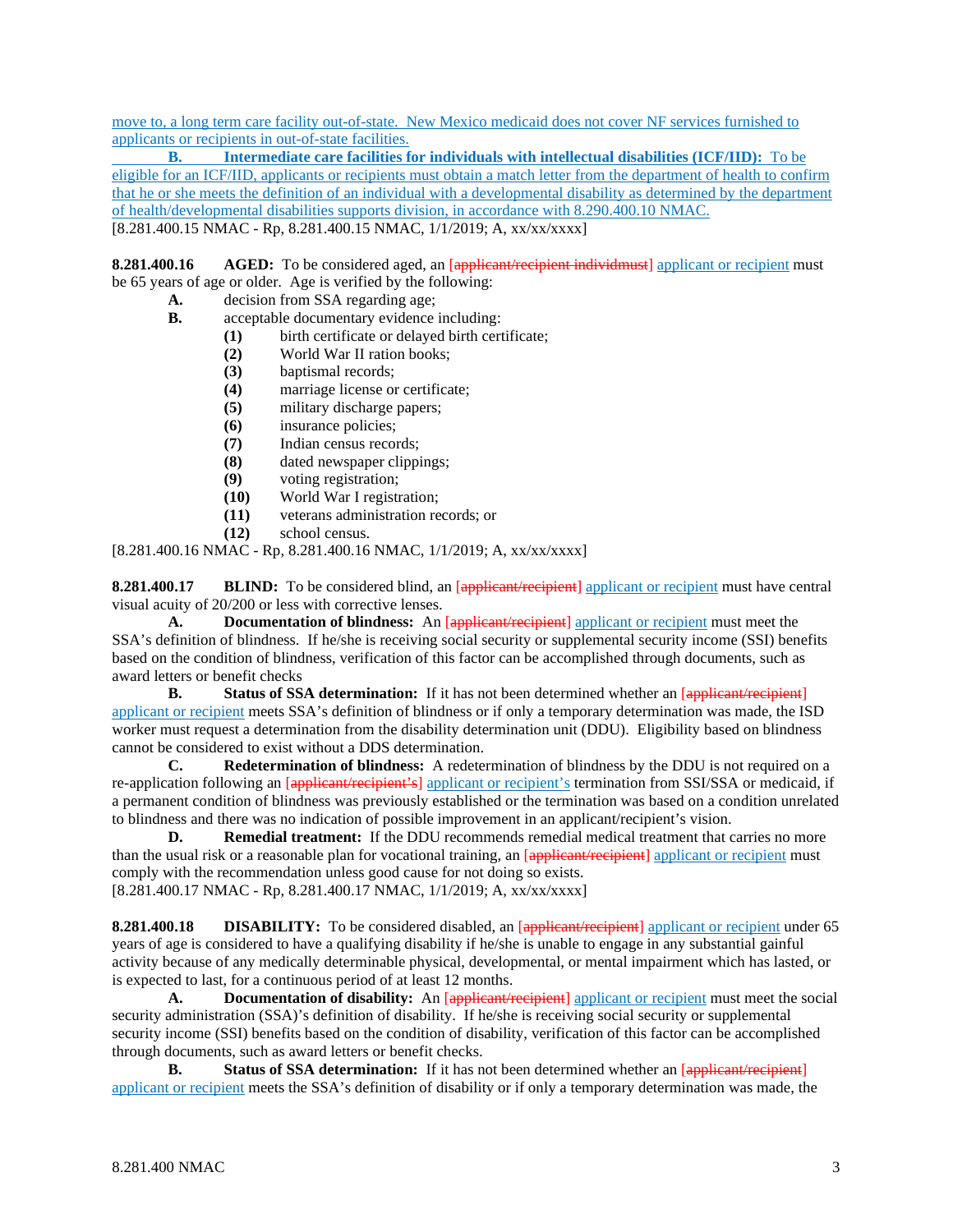ISS must request a determination from the DDU. Eligibility based on disability cannot be considered to exist without a DDS determination.

**C. Redetermination of disability:** A redetermination of disability by the DDU is not required on a re-application following an [applicant/recipient's] applicant or recipient's termination from SSI/SSA or medicaid, if a permanent condition of disability was previously established or the termination was based on a condition unrelated to disability and there was no indication of possible improvement in an applicant/recipient's physical condition.

**D. Remedial treatment:** If the DDU recommends remedial medical treatment that carries no more than the usual risk or a reasonable plan for vocational training, an [applicant/recipient] applicant or recipient must comply with the recommendation unless good cause for not doing so exists. [8.281.400.18 NMAC - Rp, 8.281.400.18 NMAC, 1/1/2019; A, xx/xx/xxxx]

**8.281.400.19 SSI STATUS:** The ISD worker determines whether an [applicant/recipient's] applicant or recipient's SSI eligibility will continue while he/she is institutionalized.

**A. Applicant/recipient currently eligible for SSI:** If an [applicant/recipient] applicant or recipient will not continue to be eligible for SSI while institutionalized, the ISD worker processes the application regardless of the fact that SSA will not terminate SSI benefits until the month following the month the [applicant/recipient] applicant or recipient enters an institution.

**B.** Applicant not currently receiving SSI: If an [applicant/recipient] applicant or recipient is not receiving SSI or has not applied for SSI before applying for medicaid and his/her gross income is less than \$50, the ISD worker processes the application and refers the applicant to the SSA for determination of eligibility for SSI benefits. If an applicant's gross monthly income is \$50 or more but not in excess of the maximum allowable income standard, the ISD worker determines eligibility for institutional care medicaid based on remaining financial and nonfinancial criteria.

[8.281.400.19 NMAC - Rp, 8.281.400.19 NMAC, 1/1/2019; A, xx/xx/xxxx]

**8.281.400.20 RECIPIENT RIGHTS AND RESPONSIBILITIES:** An [applicant/recipient] applicant or recipient is responsible for establishing his/her eligibility for medicaid. As part of this responsibility, the [applicant/recipient] applicant or recipient must provide required information and documents or take the actions necessary to establish eligibility. Failure to do so must result in a decision that eligibility does not exist. An [applicant/recipient] applicant or recipient must also grant the [human services department (HSD)] HSD permission to contact other persons, agencies or sources of information, which are necessary to establish eligibility. [8.281.400.20 NMAC - Rp, 8.281.400.20 NMAC, 1/1/2019; A, xx/xx/xxxx]

**8.281.400.21 RIGHT TO HEARING:** An [applicant/recipient] applicant or recipient residing in an institution can request an administrative hearing to dispute issues relating to the eligibility determination process at the time of the eligibility determination (see Section 8.200.430.12 NMAC, Right to Hearing). [8.281.400.21 NMAC - Rp, 8.281.400.21 NMAC, 1/1/2019; A, xx/xx/xxxx]

**8.281.400.22 ASSIGNMENTS OF MEDICAL SUPPORT:** Refer to medical assistance program manual Subsection F of Section 8.200.420.12 NMAC. [8.281.400.22 NMAC - Rp, 8.281.400.22 NMAC, 1/1/2019]

**8.281.400.23 REPORTING REQUIREMENTS:** Medicaid recipients must report any change in circumstances, which may affect his/her eligibility to their local [income support division (ISD)] ISD office within 10 days of the change in accordance with 8.200.430.18 NMAC. [8.281.400.23 NMAC - Rp, 8.281.400.23 NMAC, 1/1/2019; A, xx/xx/xxxx]

## **HISTORY OF 8.281.400 NMAC:**

**Pre-NMAC History:** The material in this part was derived from that previously filed with the State Records Center:

ISD Rule 380.0000, Medical Assistance For Persons Requiring Institutional Care, filed 12/29/1983. ISD Rule 380.0000, Medical Assistance For Persons Requiring Institutional Care, filed 8/11/1987. MAD Rule 380.0000, Medical Assistance For Persons Requiring Institutional Care, filed 2/5/1988. MAD Rule 380.0000, Medical Assistance For Persons Requiring Institutional Care, filed 2/25/1988. MAD Rule 380.0000, Medical Assistance For Persons Requiring Institutional Care, filed 6/1/1988. MAD Rule 380.0000, Medical Assistance For Persons Requiring Institutional Care, filed 1/31/1989.